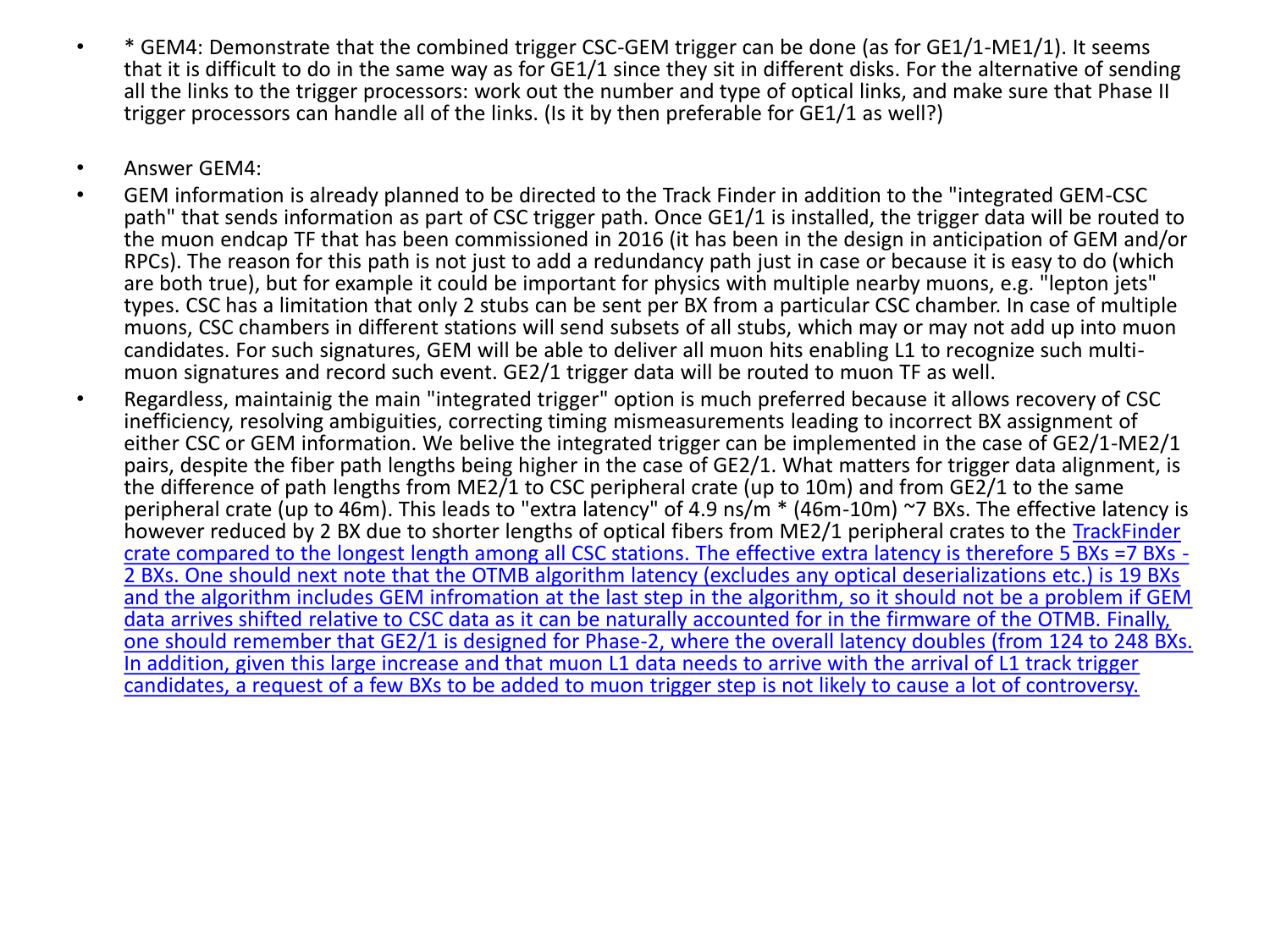## GE2/1 Motivation: Prompt Muon Trigger

## Better prompt muon triggering

- Similar to GE1/1, GE2/1 improves local stub finding efficiency and measures muon direction
	- Near stations are critical for good momentum measurement
	- Increases parameter space for trigger optimization (direction based  $p_T$  + direction in station 1 + direction in station 2)
		- Better efficiency at a fixed trigger rate (work in progress)





GE1/1 trigger rate improvement (right) both from better local efficiency (better

• GE2/1 serves as the only backup for direction measurement if ME1/1 an eenommeasurement in MEST<br>performance reduces with aging resolution reduces mismeasurements) and direction measurement (reject soft

> –While ME2/1 is thicker than ME1/1, it's ability to measure directions in insufficient at this high eta (small bending)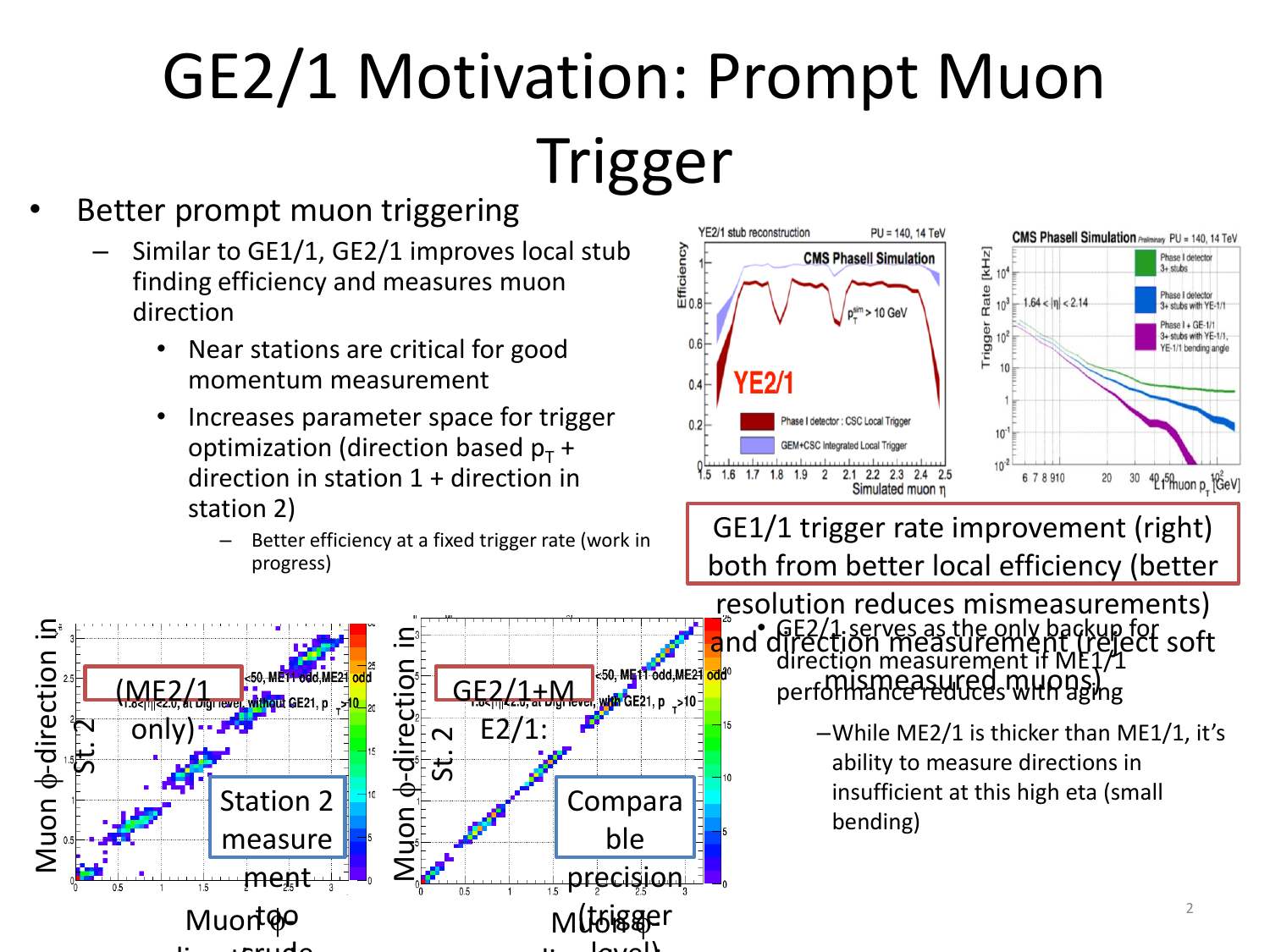

• The muon track bending angle distribution for measurements performed at the locations of the four CMS muon stations YE-1, 2, 3 and 4 using CMS detector simulation for muons with  $p_T=10$  GeV CMS simulation. In this figure, bending angle is calculated assuming detectors with perfect spatial resolution and is determined by the magnetic field configuration and multiple scattering only. Lower momentum muons, which dominate the Level-1 trigger rate, can be identified by measuring the bending angle (high momentum tracks have zero bend). This figure shows that good discrimination of soft muons is achievable by measuring track bending angle in station YE-1. The effect is reduced but still provides an appreciable improvement in station YE-2. The radial component of the B-field reduces the track bend by the time the tracks arrives to stations YE-3 and YE-4 while multiple scattering broadens the distribution further reducing the separation of soft and hard muons.  $\frac{3}{3}$